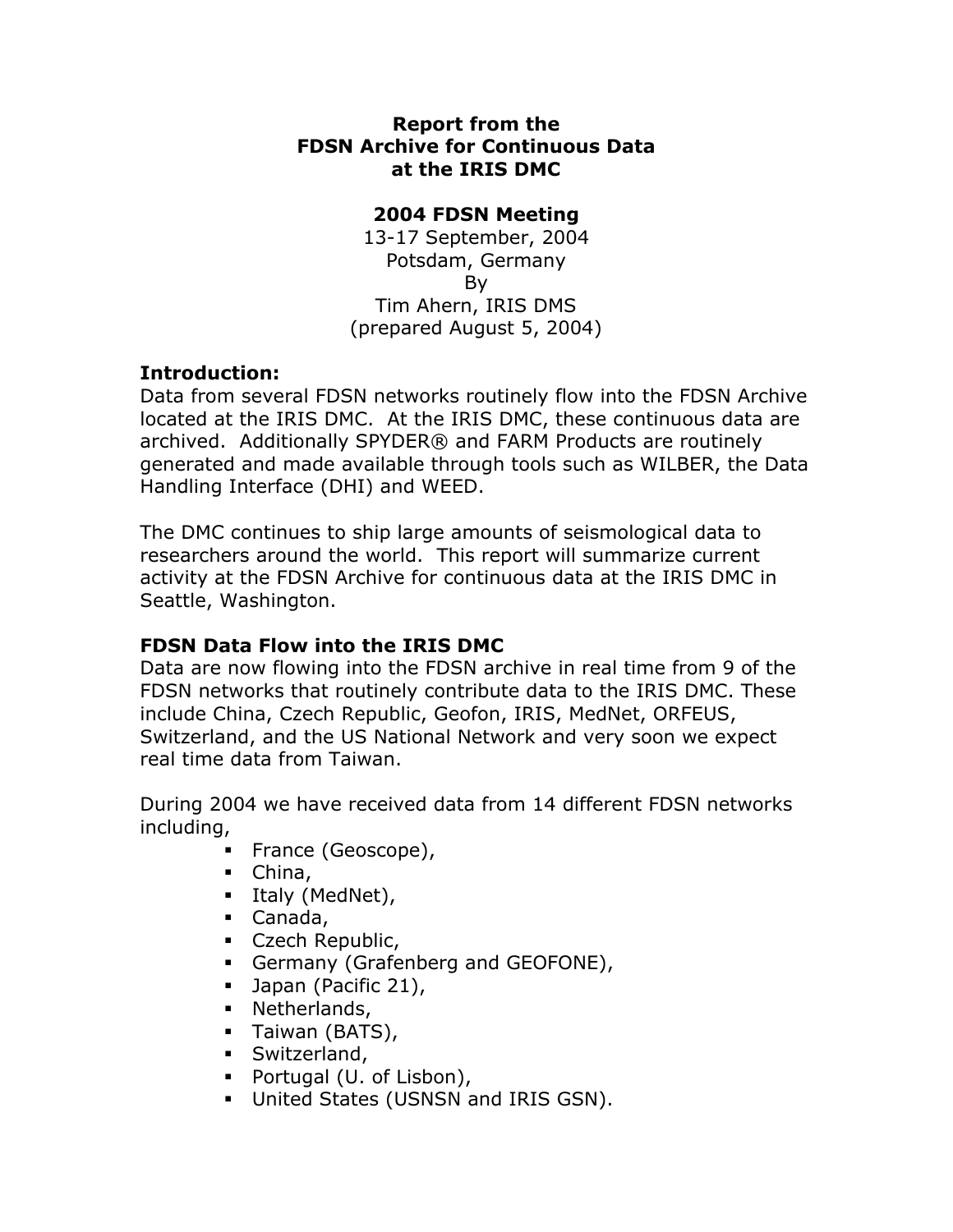

Figure 1. The above figure shows the net increase of FDSN data entering the FDSN archive by year. The figures for 2004 are valid through July 31, 2004. GE data is the most abundant source of data entering the DMC for the first half of this year. Negative values reflected in the about chart are a result of removing data from the archive, usually in preparation for receiving retransmissions of the data.



**FDSN Archive Growth** as of July 31, 2004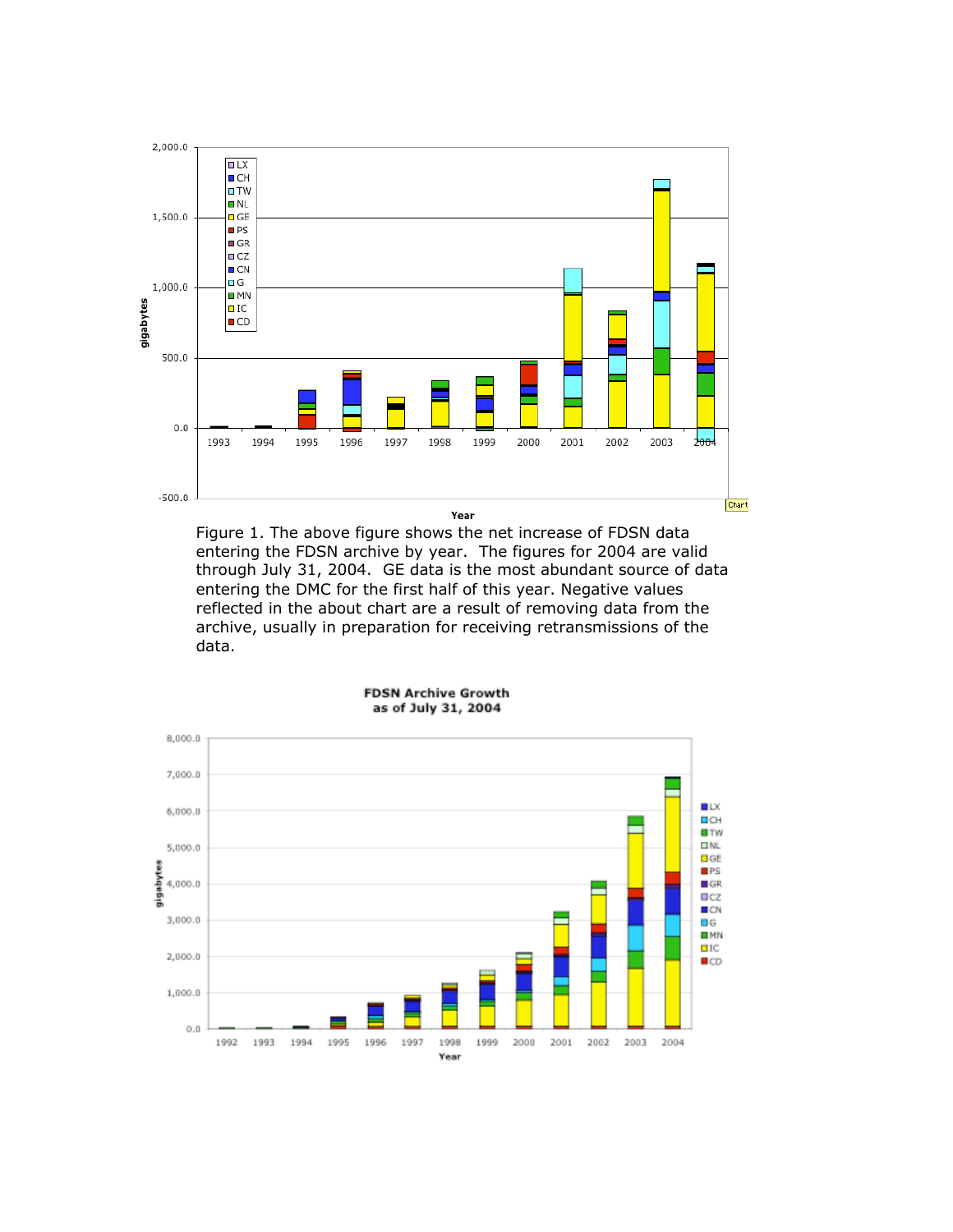Figure 2. The FDSN archive at IRIS now has a total of 7 terabytes (dual sorted) of FDSN data in its archives, not including data from the IRIS GSN networks of IU and II.



**Dual Sorted Archive** as of 7-31-2004

Date

Figure 3. The above figure shows the total amount of data archived at the IRIS DMC. The non-IRIS FDSN contributions are shown in yellow. As of the end of July 2004 the IRIS DMC archive contained roughly 56 terabytes, dual sorted.

#### **Data Shipments**

The IRIS DMC has seen a significant increase in the number of shipments this year. At the present time we are estimating that roughly 100,000 individual user requests will be serviced. While we are not sure why there is such a marked increase in shipments in 2004, we do know that a significant fraction of the increase is for servicing requests from outside the United States.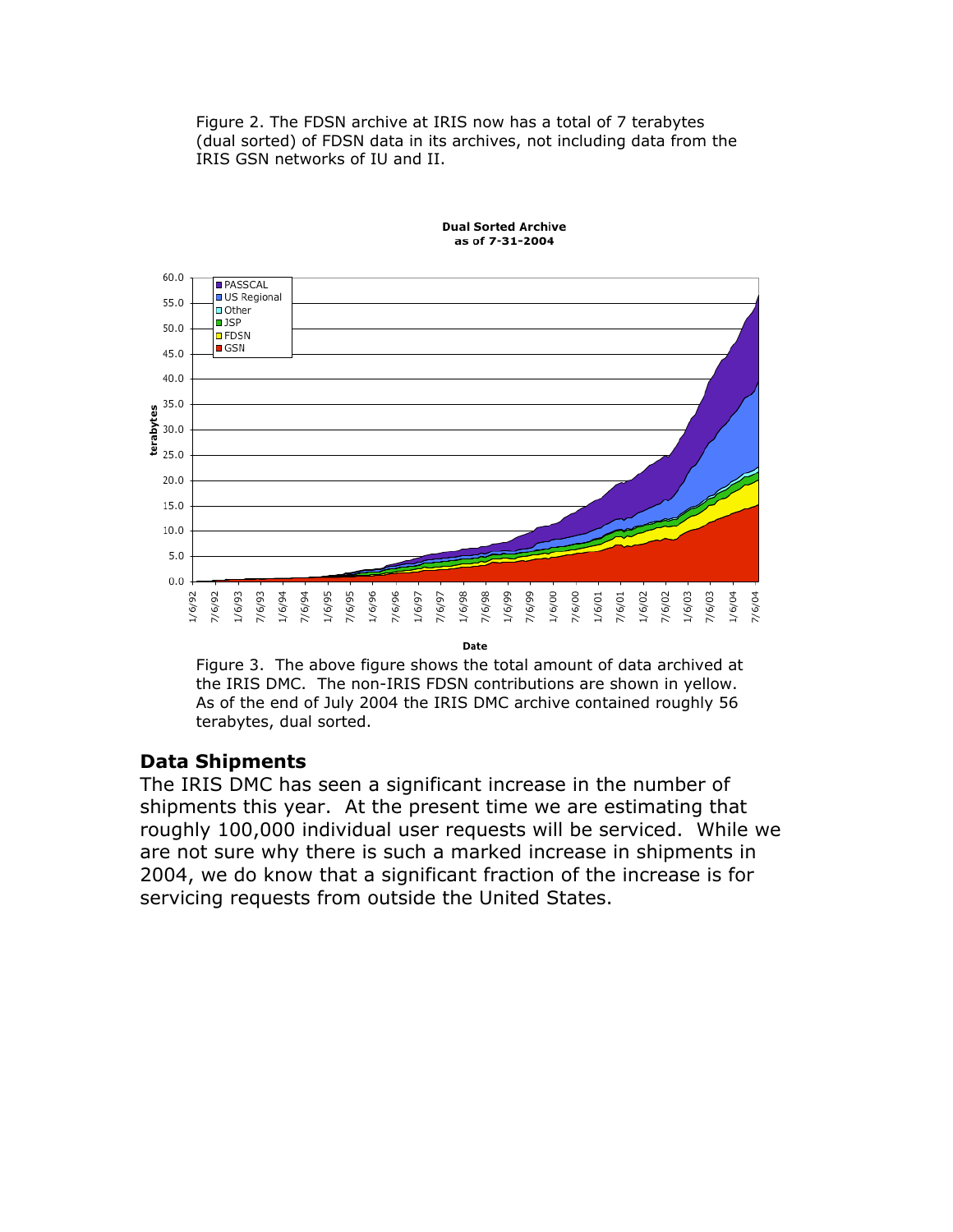

Shipments from the IRIS DMC Projected as of July 31, 2004

Figure 4. This figure shows the number of shipments from the Archive, and the SPYDER® and FARM products through WILBER that we project will be shipped this year. While we do not know why the number of shipments seem to have doubled this year, we do know that a significant number of them have come from outside the United States. This graph is projected based on shipments through July 31, 2004.

The number of shipments going outside the US from the IRIS DMC shows a similar characteristic, a doubling of the number of shipments from previous years.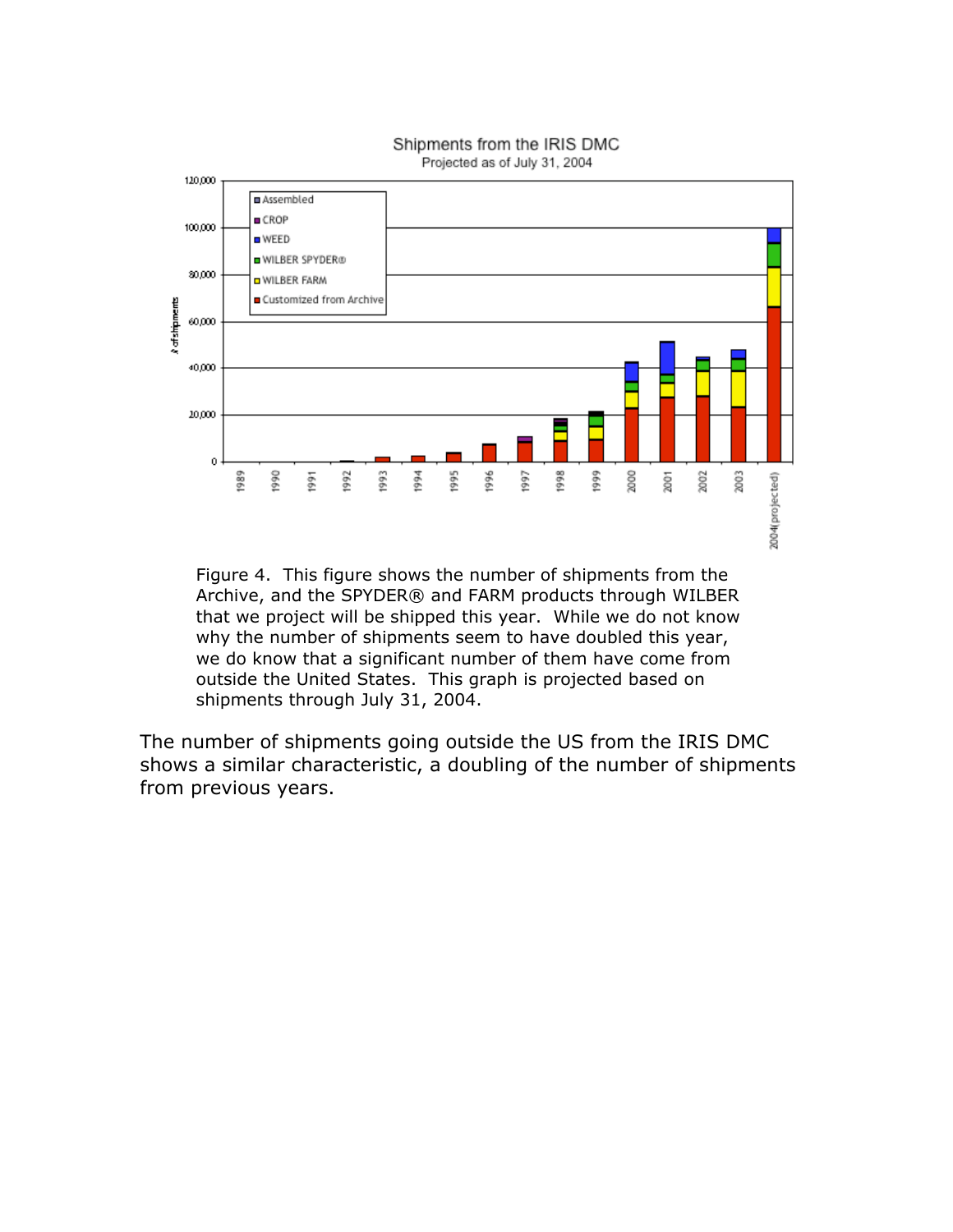#### **Non-US IRIS DMC Data Shipments** through July 31, 2004



Figure 5. This figure shows the number of shipments flowing outside the United States. This is not projected, but rather reflects the actual shipments made through July 31, 2004. The increase for the entire year over previous years will be close to 20,000.



Figure 6. This figure shows that Great Britain is now the country (other than the US) that has requested data from the FDSN archive most frequently. Large numbers of requests also come from France, Germany, Japan, Russia and Switzerland.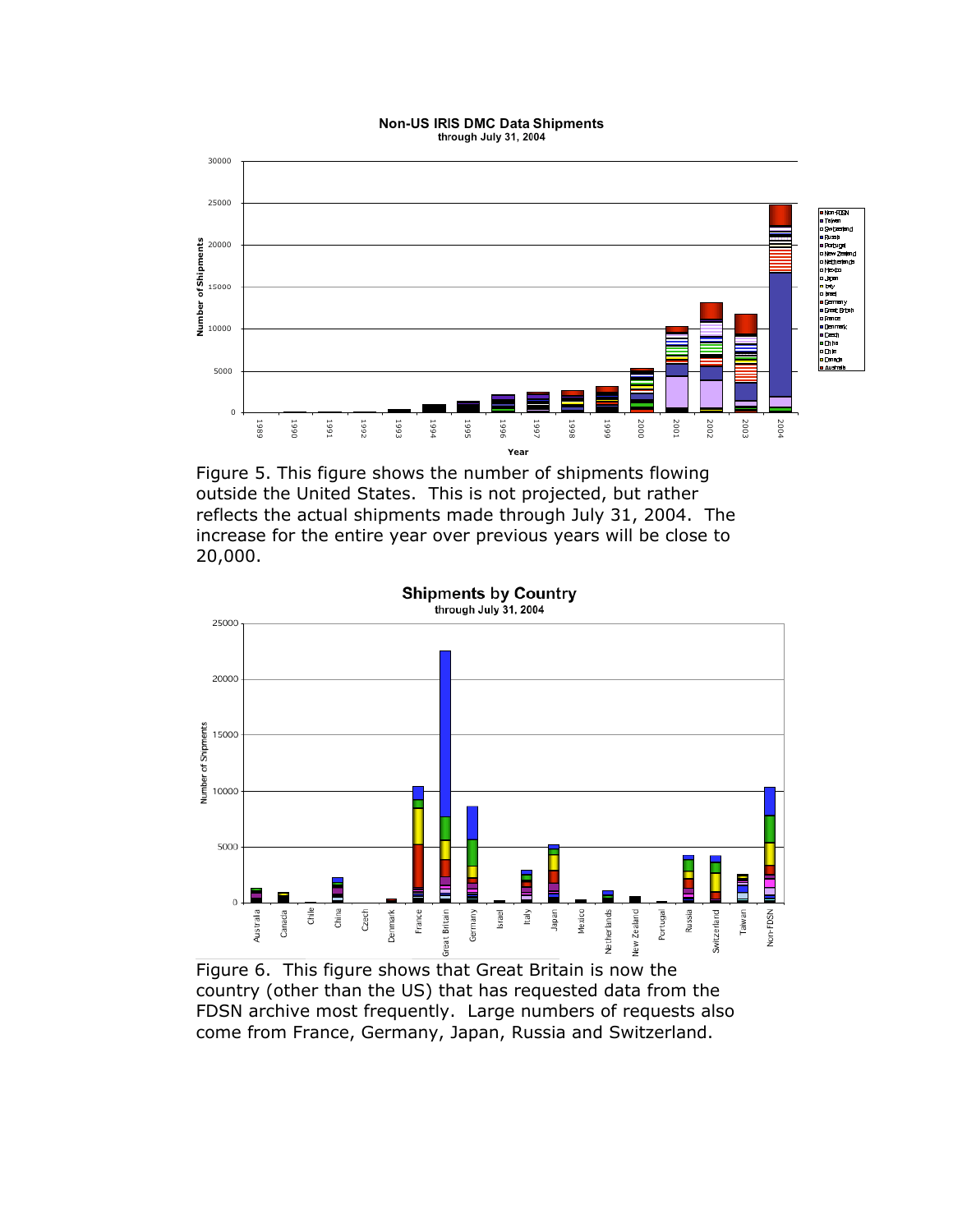### **Real Time Streaming Data Distribution**

Just as the IRIS DMC is now receiving data in near real time through automated techniques, we are also beginning to support distribution of data via streaming mechanisms. We currently support streaming in one of three ways:

- 1. Live Internet Seismic Server (LISS) Developed by USGS/ASL
- 2. Data Handling Interface (DHI) Developed by the IRIS DMC and University of S. Carolina
- 3. SeedLink. Developed by the GEOFONE group at GFZ. This method of data distribution is just being introduced.



**Gigabytes Shipped** through July 2004

Figure 7. This figure shows the number of gigabytes of data shipped conventionally from the archive in red and the amount of data shipped through LISS and DHI based techniques. The yellow portion shows that nearly the same amount of data was shipped by LISS as from the DMC archive.

The IRIS DMC will ship a total of 4.6 terabytes of waveform data this year if shipments continue at the current rate.